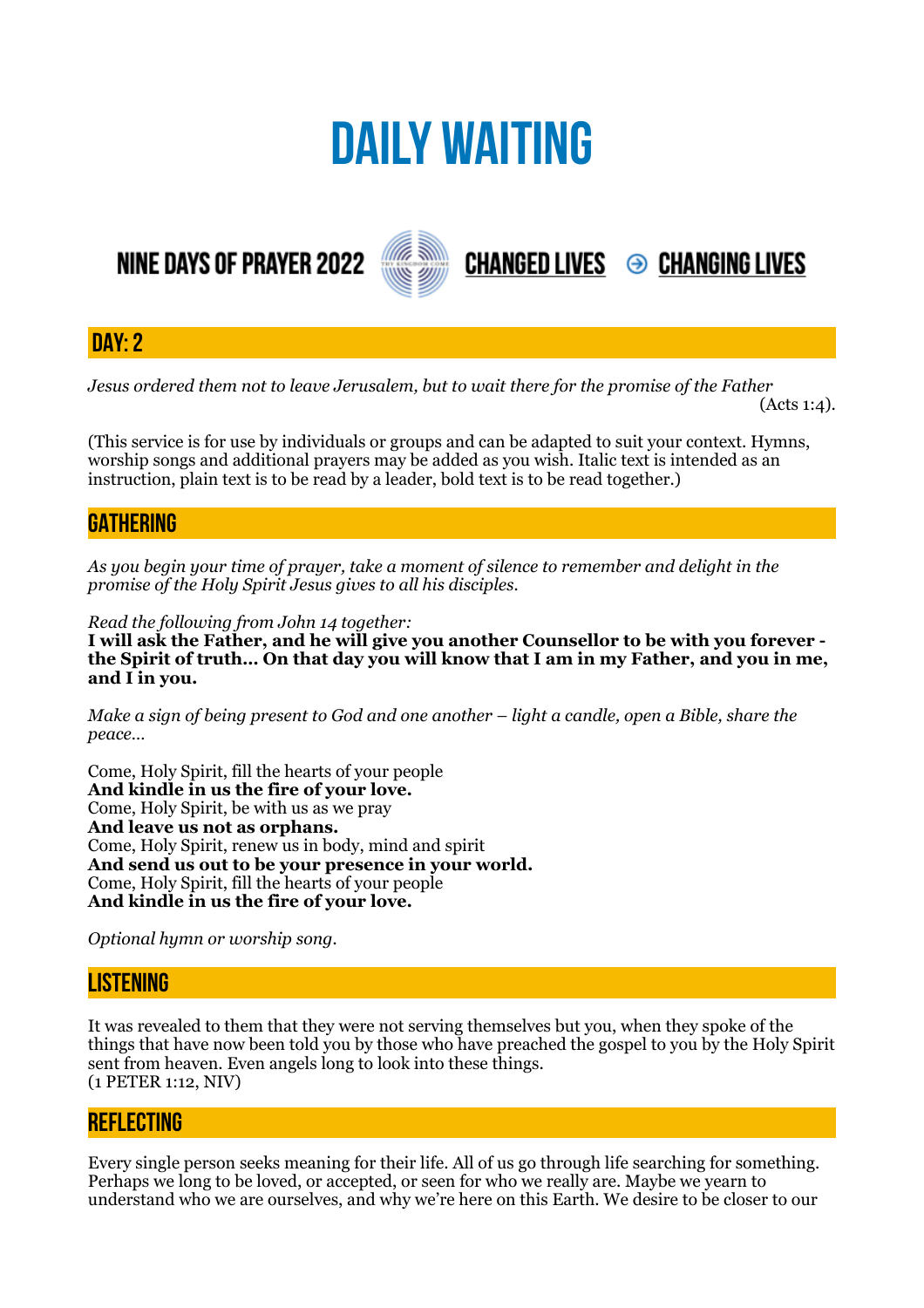God and creator, even if we aren't aware of it. We have this desire for meaning because this is how God has made us. And it is only His meaning which fulfils our searching. 'You have made us O Lord for Yourself, and our hearts are restless until they find their rest in You,' as St Augustine famously put it.

Everyone who has ever lived has known this ache of longing. In today's verse, Peter talks about the prophets. They were searching too: 'inquiring about the person or time that the Spirit of Christ within them indicated' (1 Peter 1:11). Even though Christ was not yet born, the Holy Spirit was within them, enabling them to anticipate God's greatest gift, Christ Jesus – God with us.

Now that person is revealed, the good news announced; and we are served, we learn, by those prophets who strove to be closer to God, over two and a half thousand years ago. Such is the wonder of God that we don't just make His promise known to those around us, but we can build a chain that may help those seeking long after we are gone.

And the truly astonishing news is that what we long for most has been given to us freely. The God we search for has not only come to us and lived with us; but died for us! We have been brought the good news by the Holy Spirit, sent from heaven! Even the angels have a longing to look closer into the wonder of our salvation.

Through this gift all are drawn towards salvation. The prophets searched for it. The angels long to look into it! God knows that we long for His presence, but our longing for Him is but a pale reflection of His longing for us. That is why He sent His son. It's why He gives us His spirit. Calling to mind the five who are the focus of your prayers, what do you detect of their searching? How might you shine light, as the prophets of the Old Testament did, that helps direct people towards the treasure they seek? How can your search – which will last all of your life – point more people towards the God that extends His hand to us, and hopes we might clasp it back?

#### **Psalm 63** (NRSV)

- 1 O God, you are my God, I seek you, my soul thirsts for you; my flesh faints for you, as in a dry and weary land where there is no water.
- 2 So I have looked upon you in the sanctuary, beholding your power and glory.
- 3 Because your steadfast love is better than life, my lips will praise you.
- 4 So I will bless you as long as I live; I will lift up my hands and call on your name.
- 5 My soul is satisfied as with a rich feast,[a]
- and my mouth praises you with joyful lips 6 when I think of you on my bed,
- and meditate on you in the watches of the night;
- 7 for you have been my help, and in the shadow of your wings I sing for joy.
- 8 My soul clings to you; your right hand upholds me.

 **Glory to the Father and to the Son, And to the Holy Spirit; As it was in the beginning, is now And shall be for ever. Amen.**

#### **PRAYING**

God of humanity, We are bounded by gravity. But as Jacob dreamed of the angels ascending and descending to earth, So we yearn to find the place where the Lord is to be found.